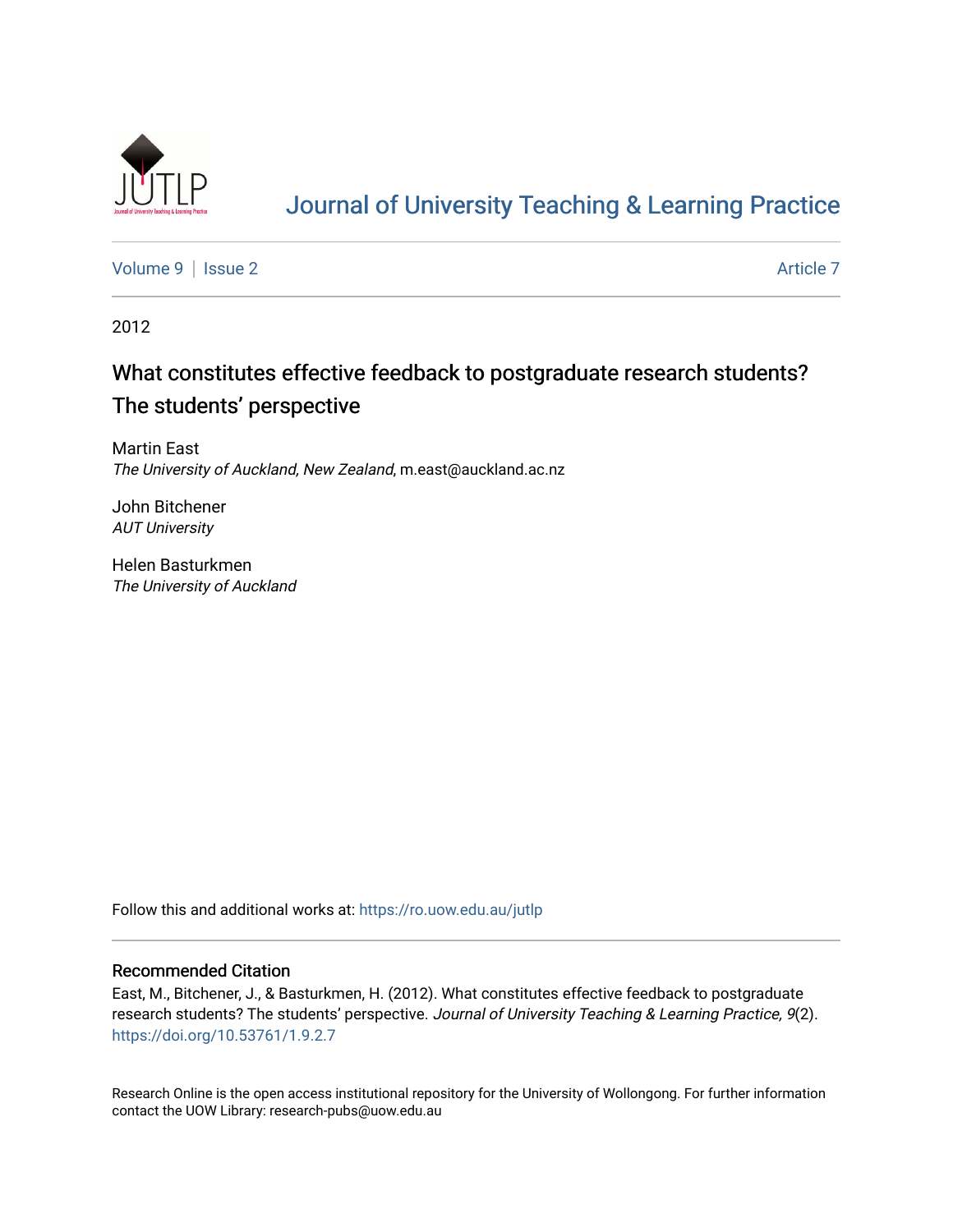# What constitutes effective feedback to postgraduate research students? The students' perspective

## Abstract

Many Western universities are experiencing considerable growth in the numbers of postgraduate research students, both local and international. This increase and diversification bring with them challenges for how to make these students' research studies successful. In particular, what students may wish to receive by way of supervisor-student relationships, and feedback within those relationships, may differ from what supervisors give, thereby creating potential tensions in the relationship and hindering effective learning. This article looks at what research students report they receive by way of feedback from supervisors, and what they say they find most effective. Evidence from questionnaires (n = 53) and interviews (n = 22) is used to draw some conclusions about how effective feedback is conceptualised from the students' perspective. Analysis includes similarities and differences in response for students who speak English as a first or additional language.

## Keywords

Feedback; supervision; postgraduate research students; mixed-methods study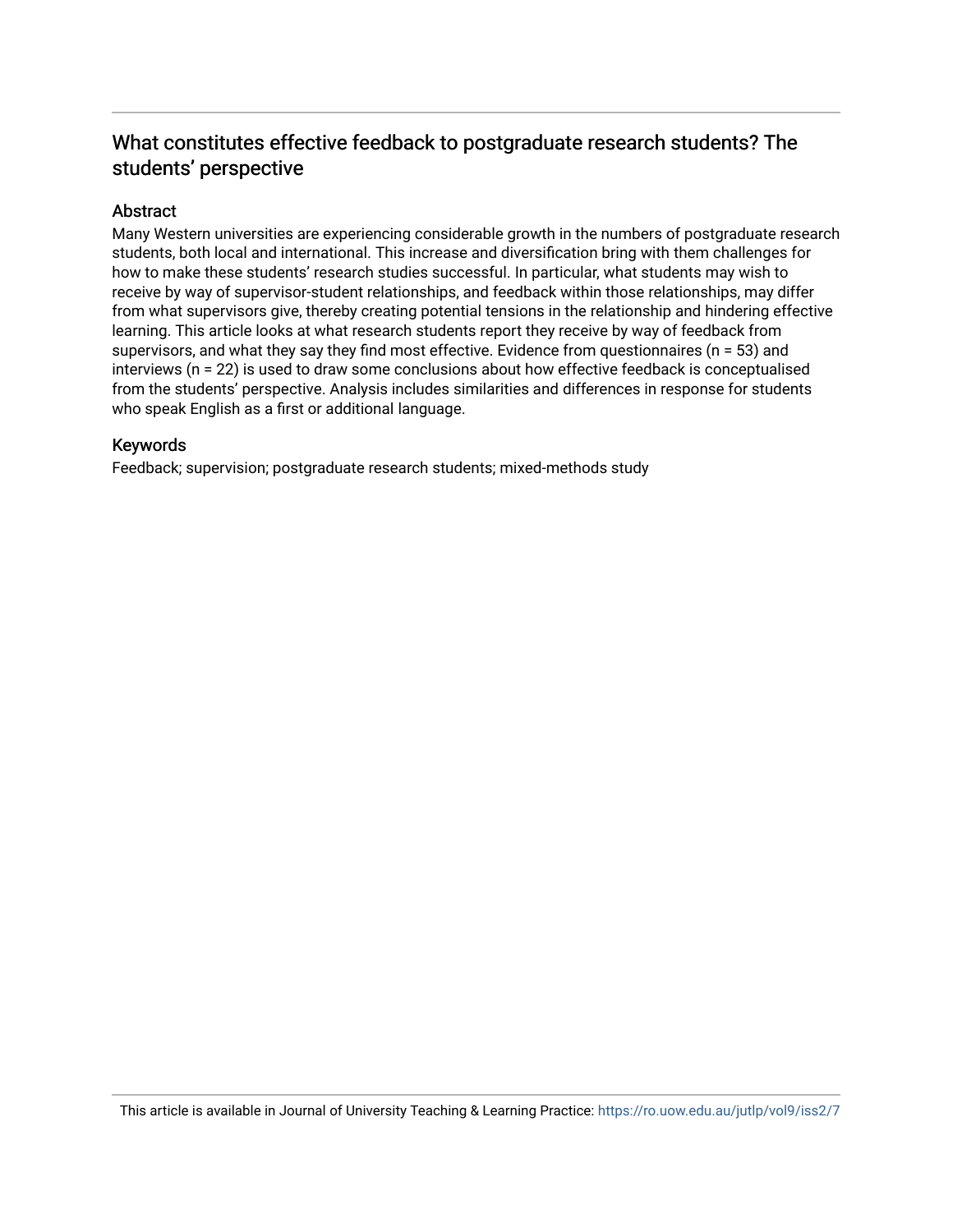

# [Journal of University Teaching & Learning Practice](https://ro.uow.edu.au/jutlp)

[Volume 9](https://ro.uow.edu.au/jutlp/vol9) | [Issue 2](https://ro.uow.edu.au/jutlp/vol9/iss2) Article 7

2012

# What constitutes effective feedback to postgraduate research students? The students' perspective

Martin East The University of Auckland, m.east@auckland.ac.nz

John Bitchener AUT University

Helen Basturkmen The University of Auckland

Follow this and additional works at: [https://ro.uow.edu.au/jutlp](https://ro.uow.edu.au/jutlp?utm_source=ro.uow.edu.au%2Fjutlp%2Fvol9%2Fiss2%2F7&utm_medium=PDF&utm_campaign=PDFCoverPages) 

### Recommended Citation

East, M., Bitchener, J., & Basturkmen, H. (2012). What constitutes effective feedback to postgraduate research students? The students' perspective. Journal of University Teaching & Learning Practice, 9(2). [https://ro.uow.edu.au/jutlp/vol9/iss2/7](https://ro.uow.edu.au/jutlp/vol9/iss2/7?utm_source=ro.uow.edu.au%2Fjutlp%2Fvol9%2Fiss2%2F7&utm_medium=PDF&utm_campaign=PDFCoverPages) 

Research Online is the open access institutional repository for the University of Wollongong. For further information contact the UOW Library: research-pubs@uow.edu.au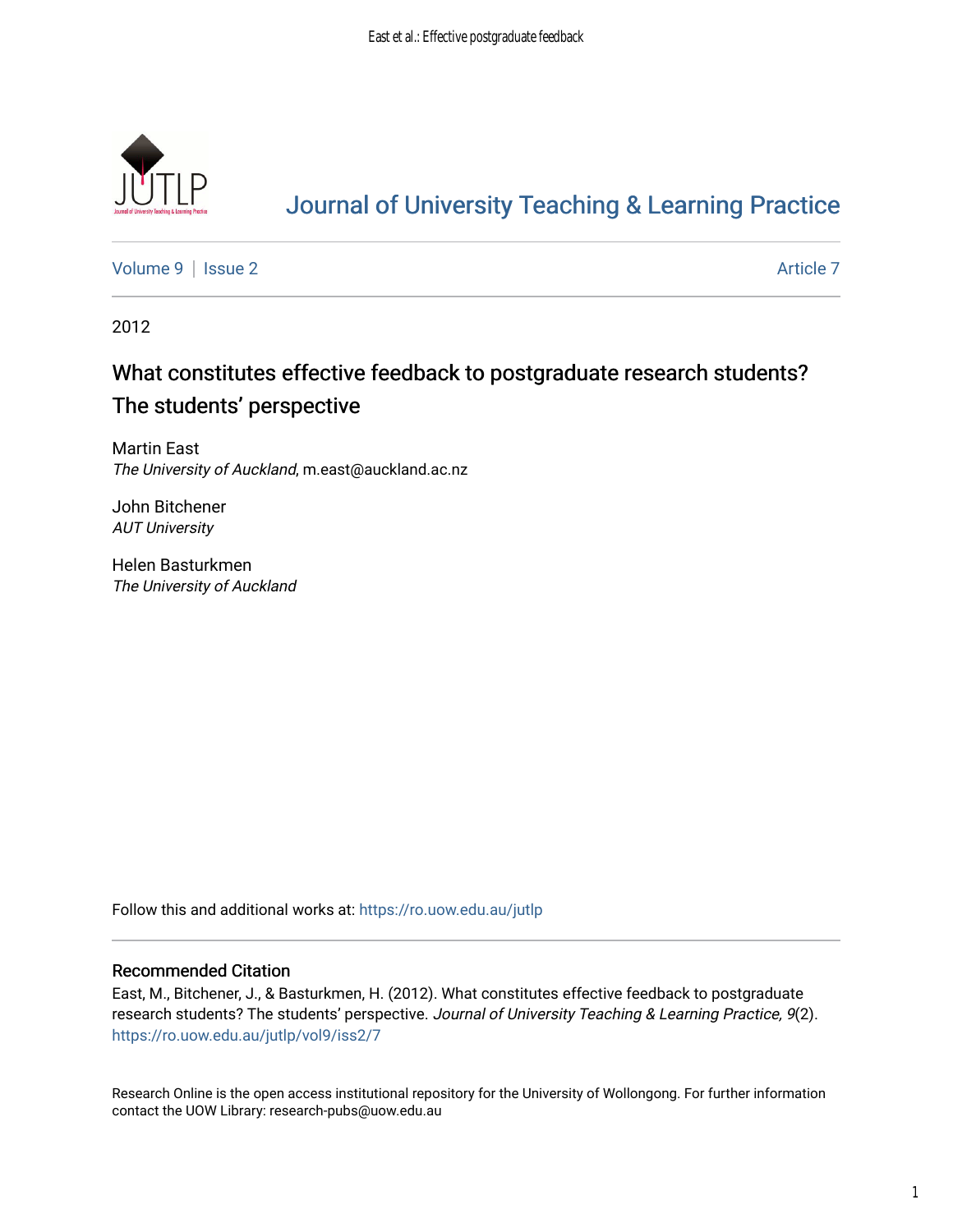# What constitutes effective feedback to postgraduate research students? The students' perspective

## Abstract

Many Western universities are experiencing considerable growth in the numbers of postgraduate research students, both local and international. This increase and diversification bring with them challenges for how to make these students' research studies successful. In particular, what students may wish to receive by way of supervisor-student relationships, and feedback within those relationships, may differ from what supervisors give, thereby creating potential tensions in the relationship and hindering effective learning. This article looks at what research students report they receive by way of feedback from supervisors, and what they say they find most effective. Evidence from questionnaires (n = 53) and interviews (n = 22) is used to draw some conclusions about how effective feedback is conceptualised from the students' perspective. Analysis includes similarities and differences in response for students who speak English as a first or additional language.

### Keywords

Feedback; supervision; postgraduate research students; mixed-methods study

This article is available in Journal of University Teaching & Learning Practice:<https://ro.uow.edu.au/jutlp/vol9/iss2/7>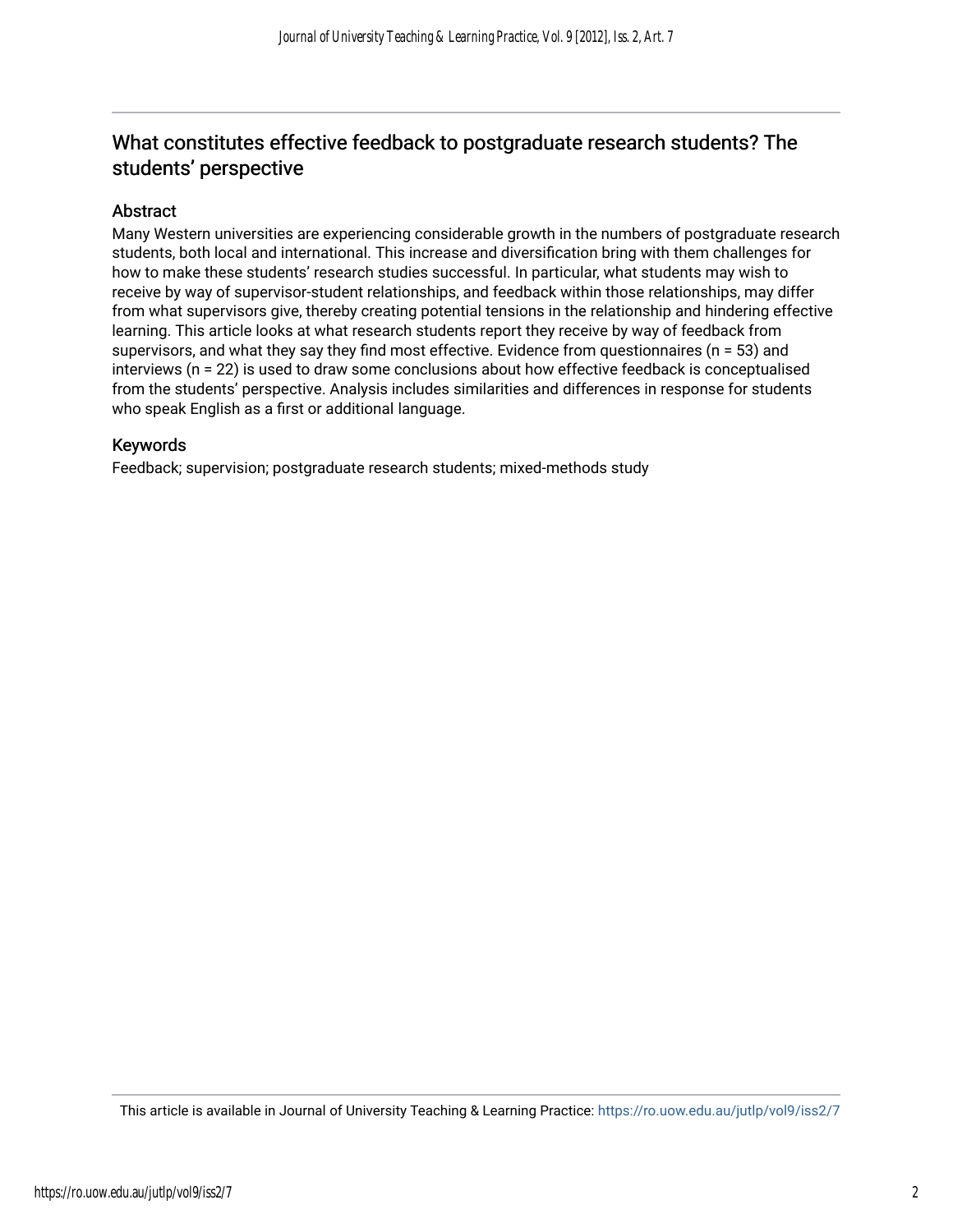### **Introduction**

Postgraduate research supervision is an important component of the university teaching and learning environment. Although it differs fundamentally from the more didactic, less "personal" and more "short-term" teaching approach often adopted in larger-scale undergraduate and postgraduate taught courses, at the heart of supervision is pedagogy. As Wisker et al. (2003, p387) put it, postgraduate supervision "should be seen as a form of teaching," and postgraduate research "as a form of learning." Fundamental to this teaching and learning is supervisor feedback offered in the broader context of an ongoing relationship, and what Wisker et al. refer to as "learning conversations", the ultimate goal of which is to bring the learner to a place of independence from the teacher.

As with any teaching/learning process, the supervisory process is not unproblematic. Grant (2005, p2), for example, speculates that "[t]he single word 'supervision' obscures a great and sometimes troublesome diversity in values, beliefs, assumptions and practices". What the student wants to receive by way of feedback may sometimes differ from what the supervisor gives, thereby creating potential tensions in the supervisor-student relationship, and marring its effectiveness. Nevertheless, as Pearson and Kayrooz (2004) argue, effective supervision is critical to students' satisfaction with their postgraduate experience and successful degree completion, even though a robust conceptual understanding of what supervision involves is often lacking.

Given the increasing numbers of students, both local and international, who wish to undertake postgraduate research studies (as noted, for example, by Wisker et al. (2003) and Pearson and Kayrooz (2004)), and the "diversity in values, beliefs, assumptions and practices" that this diverse student body will bring into the teaching and learning context (as noted by Grant (2005)), postgraduate supervision practices must arguably become a greater priority for research. Wisker et al. observe, however, that research into "approaches to learning, [and] preconceptions and misconceptions about learning required in different subject areas" has "largely focused on interactions at undergraduate level" (p383). Johnson et al. (2000, p135) similarly propose that learning and teaching at the postgraduate research level – in other words, postgraduate supervision – "has largely remained unscrutinised and unquestioned."

This article reports findings from an exploratory study to investigate what supervisors and research students in New Zealand universities identified as effective feedback practices. The primary aims of the study were to identify similarities and differences in supervisor and student viewpoints within and across contrasting disciplines, with a particular focus on written feedback. The broader study drew principally on questionnaires and interviews with supervisors and students (excluding supervisor-student pairs) drawn from three discipline areas (humanities, commerce and sciences/mathematics) in six New Zealand universities. We have reported elsewhere on "effective feedback" as perceived by supervisors (see, e.g., Bitchener, Basturkmen & East 2010). In this article we focus on the students' perspective, in particular the feedback on written work that students report receiving, and how this feedback works for them in the context of the "learning conversations" (both written and oral) that take place in the supervisor-student teaching-learning relationship. The article also discusses findings with regard to students who spoke English as either their first language (L1) or an additional language (L2). Our findings provide empirical evidence of what has thus far often only been anecdotally acknowledged about how postgraduate students construct the supervisor-student relationship and the effectiveness of the feedback embedded within it.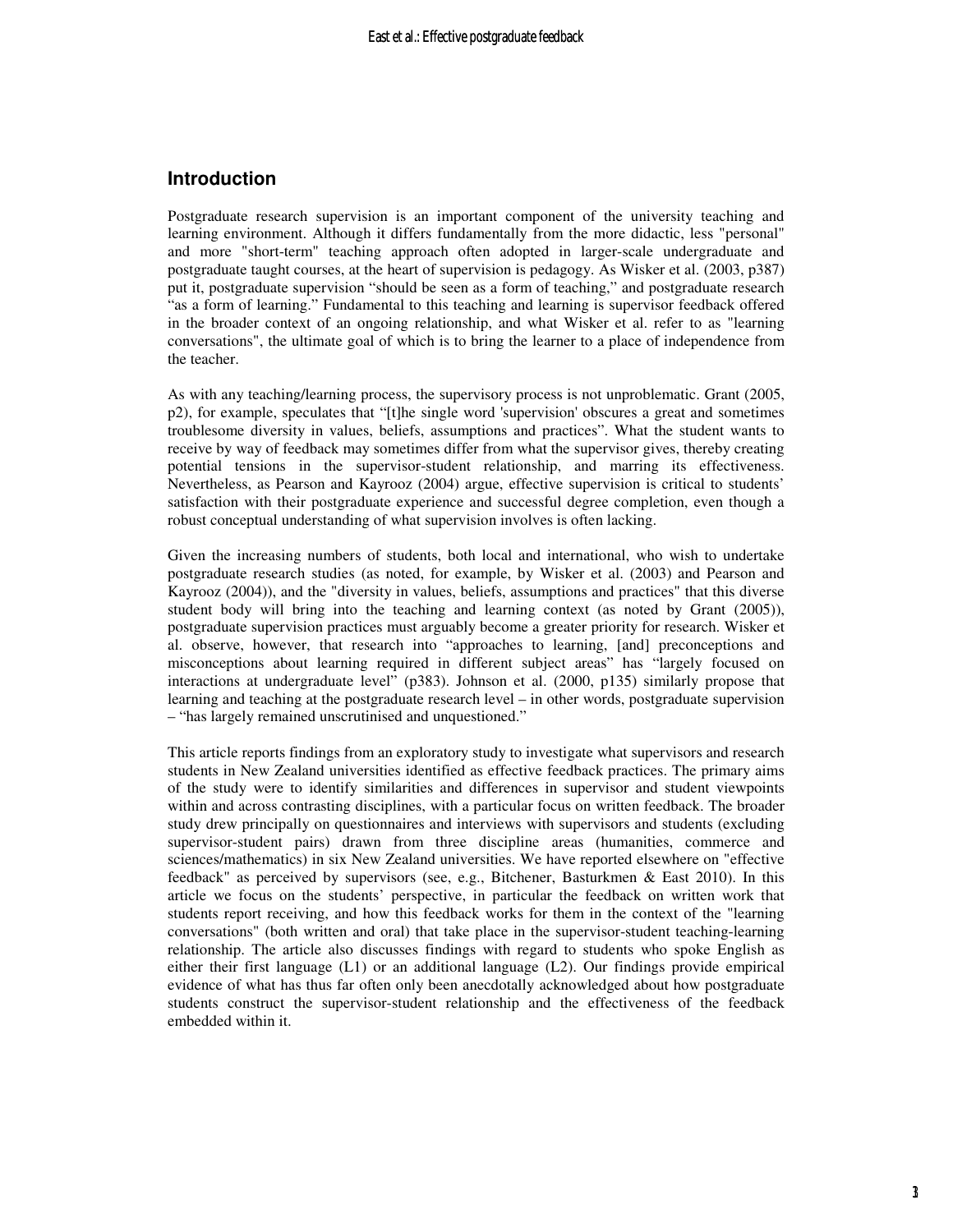## **Background**

#### **Feedback in the context of a pedagogical relationship**

In contrast to the short-term (i.e., often single-semester), monodirectional (i.e., lecture-focused) and didactic (i.e., teacher-led) teaching approach common to many undergraduate, and in some cases postgraduate, courses, postgraduate research supervision requires "a symbiotic and cordial relationship" which is "collaboratively developed and sustained" (Li & Seale 2007, p511). This relationship is essentially pedagogical in nature. Franke and Arvidsson (2011) argue that research supervision involves both a *knowledge* process and a *relational* process through which the research student is given the opportunity to develop the knowledge and skills needed to carry out research effectively. As a consequence, "[a] well-functioning *pedagogical relationship*" between supervisor and research student is "emphasised as being an important factor in successful postgraduate education" (p8, our emphasis). The ultimate goal is to allow the student to operate independently of the supervisor. That is, the mark of students' success will be "the extent that they become independent lifelong learners who have learned from us but no longer depend on us to learn" (Riordan & Loacker 2009, p181).

A crucial element to "becoming independent" is effective feedback (Lantolf 2000). Hattie and Timperley (2007) maintain that feedback exerts significant influence on learning and achievement, and has considerable power to improve teaching and learning. Effective commentary on students' work is a key characteristic of quality teaching (Ramsden 2003), and supervisors' constructive and detailed feedback on written work has been identified as a key characteristic of good research supervision (Engebretson et al. 2008). Feedback on writing plays a crucial role in the enculturation of students into discipline-relevant literacy and epistemologies (Hyland 2009). Kumar and Stracke (2007, p462) argue that "it is through written feedback that the supervisor communicates and provides advanced academic training, particularly in writing, to the supervisee." The central importance of feedback for student writers is therefore well established in the literature (Benesch 2000; Hyland & Tse 2004).

In essence, then, feedback is embedded within a "symbiotic" relationship (which must therefore function successfully in the medium to longer term), and feedback is crucial to the development of research students' ultimate independence (and must therefore be working to that goal). However, differences in understandings about what constitutes an "effective relationship" and "effective feedback" may present significant challenges for both supervisors and students. These differences will potentially put a strain on the supervisor-student relationship and will hinder effective learning.

#### **What constitutes an "effective relationship"?**

The pedagogical *relationship* at the heart of postgraduate supervision has been conceptualised in a variety of ways: Grant (2008, p9) draws on the analogy of "master-slave" as a "significant archetype for supervision." Other analogies include the supervisor as "effective manager" (Vilkinas 1998); the student as "apprentice" (Li & Seale 2007); or supervisor-student in a "professional-client" relationship (Li & Seale 2007). Although, as Pearson and Kayrooz (2004, p100) argue, "[t]erms such as 'apprenticeship', 'mentor' and 'coach' are used frequently in discussing supervision," this discussion is often carried out "in ways that perpetuate the mystification of the process." Wisker et al. (2003, p388) propose "a role continuum ranging through dictator/authority figure/'God', manager, guide, mentor, facilitator, collaborator, friend,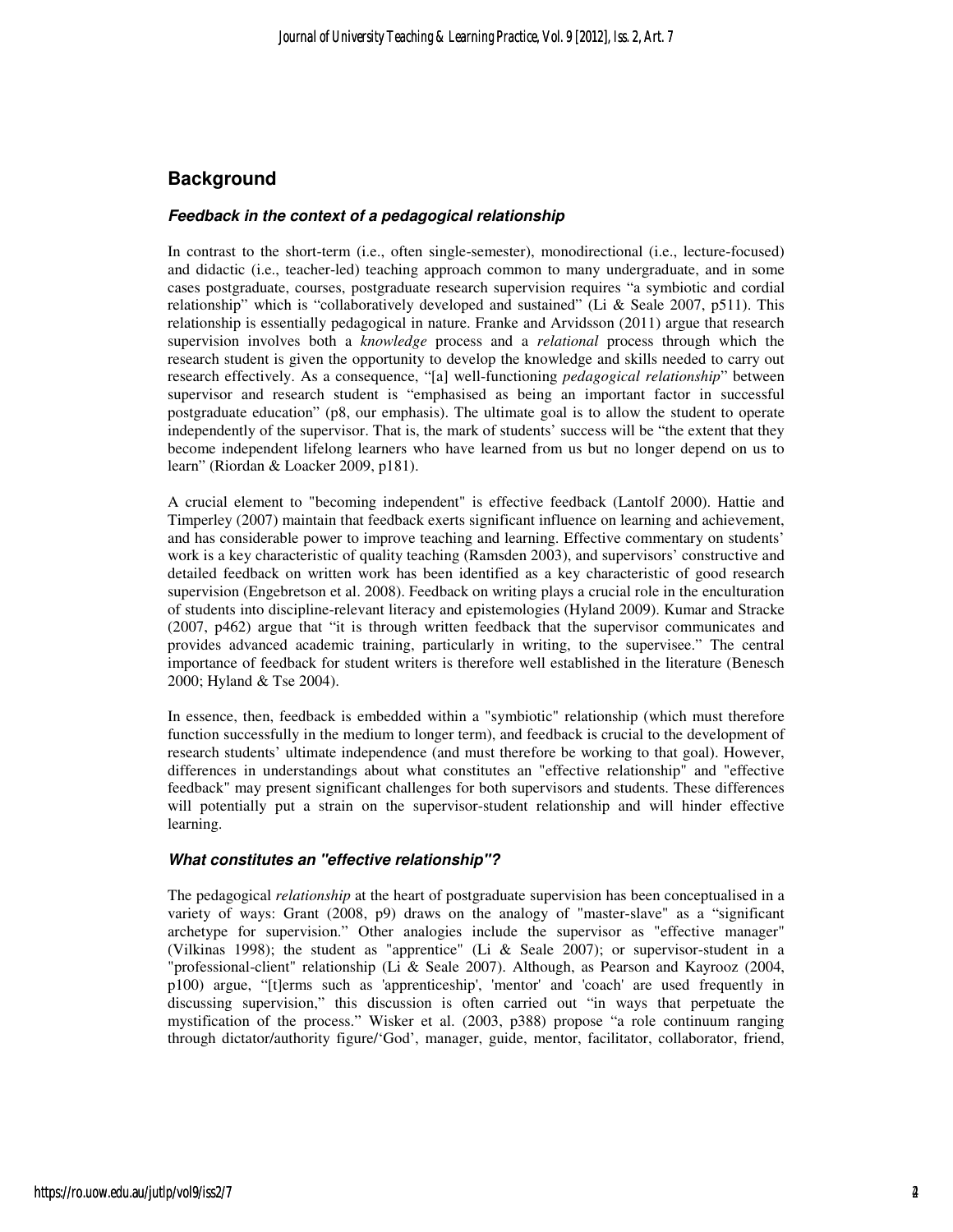counsellor, mother/father." This variety of conceptualisations reveals the complexities involved in defining the relationship that exists between supervisor and student, and, therefore, in determining what makes it "effective" for both parties. As Wisker et al. conclude, "[e]ach role has potential problems because of the long-term professional relationship between supervisor and student" (p388). In turn, each role has potential problems because students and supervisors may construct the relationship differently, and approach the relationship with different expectations.

#### **What constitutes "effective feedback"?**

Carless et al. (2011, p395) make it clear that, on the one hand, "[f]eedback is central to the development of student learning." On the other, they suggest that "feedback is clearly an issue in need of further analysis." Arguing in the context of undergraduate written feedback, they go on to suggest that this is because students may have difficulty understanding feedback comments, are unsure what to do with them or may find them terse and operating in a one-way (teacher to student) direction. Even at the postgraduate supervision level, where feedback is embedded within more bi-directional "learning conversations", supervisors and students may approach the concept of "effective feedback" from a range of perspectives.

In the supervisor/student relationship, the beneficial power of feedback can be significantly influenced by the different expectations of both parties. The goal might be clear: that is, "[t]hrough discussion and feedback, the supervisor requires the student to think again, to read more, to revise written drafts" (Grant 2005, p76). However, the message might not always be clearly received: "at times these requests are likely to be delivered confusingly or inadequately by supervisors or misunderstood, resented and resisted by students (much more so by some for reasons of politics, biography, or temperament)" (p76).

Li and Seale (2007, p514) observe that clear communication can be obstructed "when there are cultural and linguistic differences between students and supervisors." For example, students from a Confucian Heritage Culture may tend to adopt a learning approach that involves deference to the supervisor as the one "in authority", and focusing on factual knowledge in a relatively uncritical way, standpoints that are "somewhat at odds with the problem solving dialogue with experts mode of European and western research" (Wisker et al. 2003, p384). As Aspland and O'Donoghue (1994) note, language barriers, and lack of culturally specific knowledge about the demands of postgraduate research, can hamper effective communication between international students and supervisors. In turn, poor communication can contribute to the collapse of the relationship (Delamont et al. 2000).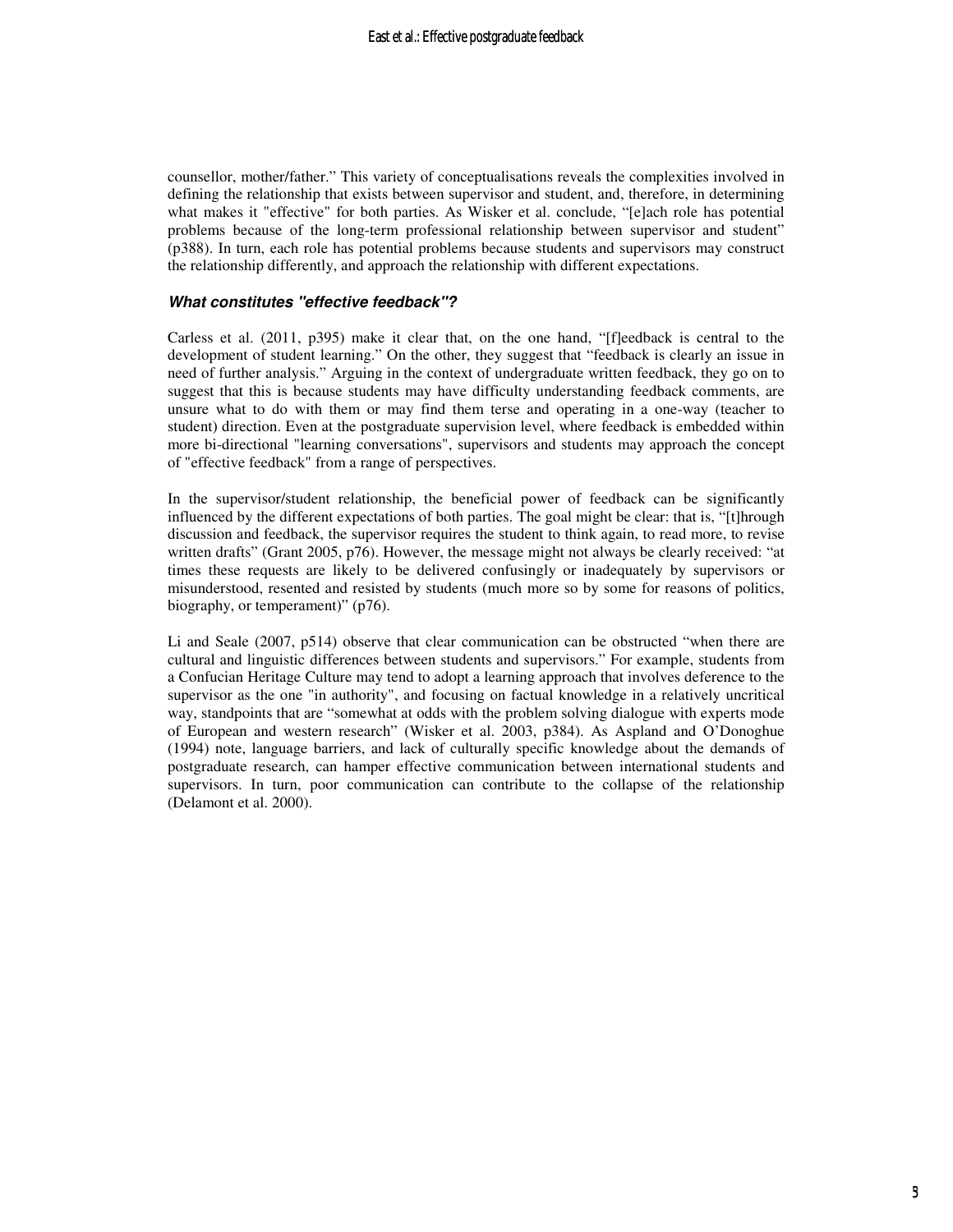#### **Effective feedback from the students' perspective**

If, therefore, the supervisor-student relationship is to be maintained, and feedback is to be effective, account must be taken of the different understandings, cultural backgrounds and ways of learning that students might bring to the relationship. Li and Seale (2007) note, however, that where differences exist in the relationship, there is a tendency to favour the supervisor's language and culture. It is therefore important to consider the students' perspective to determine what they say works for them.

One wide-scale study into feedback from the students' perspective (Gulfidan 2009) used questionnaires and interviews to investigate social-sciences doctoral students' perceived needs and attitudes to written feedback. This study provided a 12-fold categorisation of aspects of writing on which students perceived that they needed feedback (p71). In summary, Gulfidan found that the students expressed a preference for "straightforward written feedback", "feedback that gives me clear instructions for how to revise my paper" and "detailed, specific comments more than overall, general comments". Amongst negative statements for preferences were "suggestions that are hard to use while revising my paper", "marks without text (such as, underlined sentences and question marks)" and feedback that "tries to change my writing style" (pp74-75).

The student perspectives identified by Gulfidan (2009) support Hattie and Timperley's (2007) arguments that "[f]eedback needs to provide information specifically relating to the task or process of learning that fills a gap between what is understood and what is aimed to be understood" (p82) and that "[s]pecific goals are more effective than general or nonspecific ones" (p87). The study on which this article focuses sought to add to our understanding of what constitutes effective supervision of postgraduate research students, with particular emphasis on written feedback, and thereby to shed more light on what is and is not working. Although, as noted at the start of this article, the phenomenon was investigated from both supervisor and student perspectives, this article focuses on the students' perspective and presents data generated from questionnaires ( $n =$ 53) and interviews  $(n = 22)$ . It addresses four research questions:

- 1. What types of written feedback do students report that they receive?
- 2. What types of written feedback do students report finding the most helpful?
- 3. What differences, if any, exist between students with English as L1 and English as L2?
- 4. Based on their experiences with feedback, what recommendations would students make to new supervisors?

## **Design**

The overarching goal of the study was to examine effective feedback from a range of angles for purposes of triangulation, complementarity and expansion (Greene & Curucelli 1997; Greene, Curucelli & Graham 1989; Tashakkori & Teddlie 2003). Participants (students and supervisors) were drawn from three discipline areas in six New Zealand universities (humanities, sciences/mathematics and commerce). It was not the purpose of the research to investigate supervisor-student pairs. One requirement was that the research degree represented students' first venture into postgraduate research, whether at the master's or doctoral level.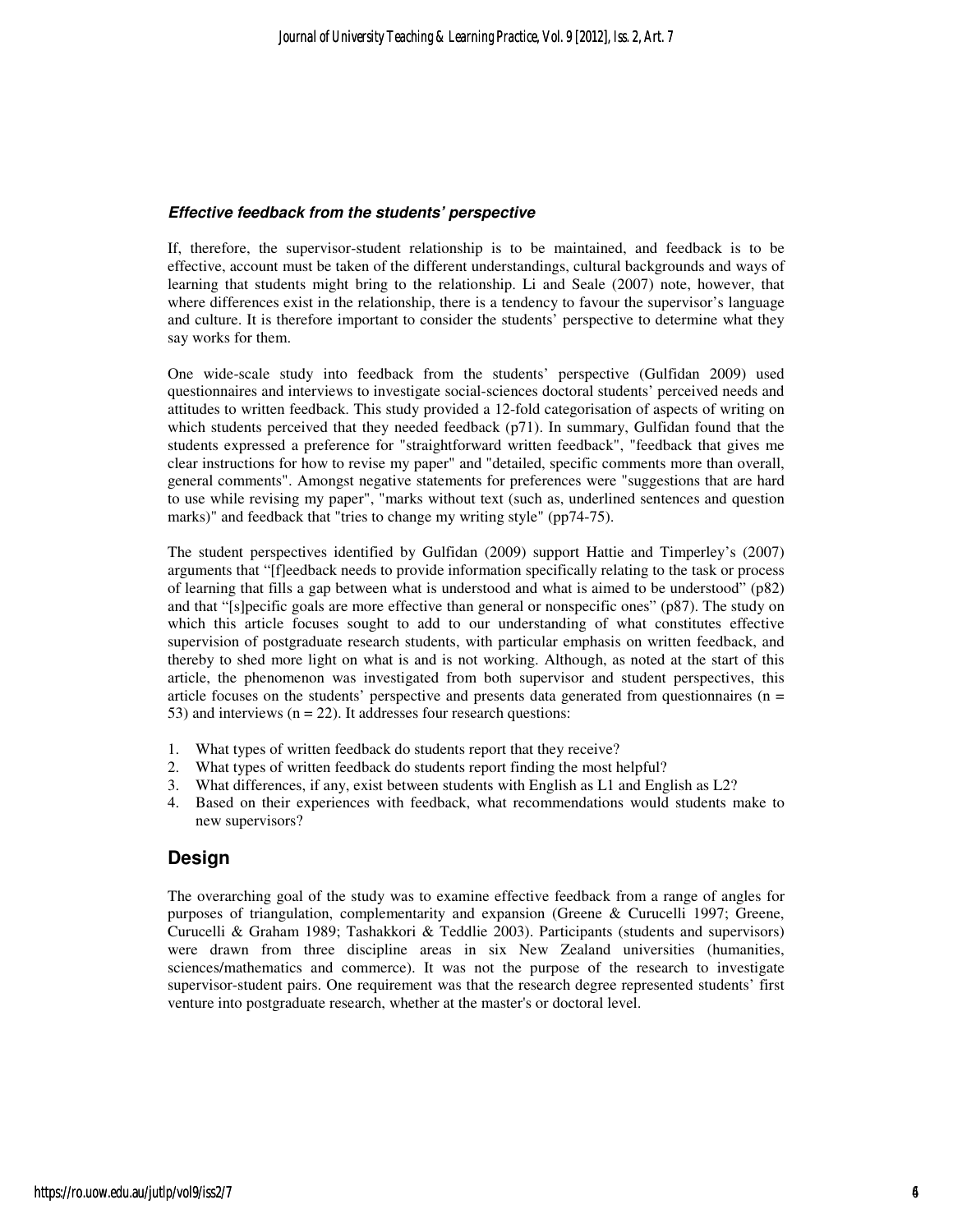We drew on a mixed-method component design (Greene & Curucelli 1997) whereby different instruments were used as discrete aspects of the overall inquiry. Supervisors  $(n = 35)$  and students  $(n = 53)$  completed complementary questionnaires, and subsets  $(n = 22$  and 22 respectively) were subsequently interviewed, using questionnaire responses as a basis for interviewing. The interviews were recorded. A complementary vantage point was provided by examining feedback given on samples of draft texts provided by students from each of the three discipline areas ( $n = 3$ ) x 5).

A small-scale pilot study involving exploratory interviews with a small number of supervisors and students in two universities provided the basis from which questionnaires for the main study were generated. Interviewed students were also asked to bring to their interview a sample of written feedback they had recently received. In cases where feedback was provided, it was discussed with the student as part of the interview.

## **Data analysis**

Data from the questionnaires were principally used to answer Research Question 1 (what types of written feedback do students report that they receive?). The focus of analysis was on frequencies with which a range of feedback practices were reported. Interviews with participants provided scope to explore students' perceptions of effective feedback practices. Two out of every three interview participants had English as L2, and data from the interviews were used to answer Research Questions 2 and 3 (what types of written feedback do students report finding the most helpful? What differences, if any, exist between students with English as L1 and English as L2?). The questionnaires and interviews each provided participants with the opportunity, based on their experiences with feedback, to make suggestions about the types of feedback practices they would recommend to those new to supervision. Data derived from both questionnaires and interviews were therefore used to answer Research Question 4 (based on their experiences with feedback, what recommendations would students make to new supervisors?).

## **Findings and discussion**

#### **The feedback students report that they receive**

In the questionnaires participants ( $n = 53$ ) were asked to report on the feedback they received, considered across three broad areas:

- 1. *content* the content and subject matter of their work;
- 2. *organisation* the organisation and structure of their writing; and
- 3. *language* the accuracy of their language.

Questions were open-ended to give participants the opportunity to report what they considered to be relevant examples of the types of feedback they received in each of the three areas under consideration. Responses were subsequently entered into a spreadsheet and categorised with a view to generating an essentially descriptive account of current feedback practices, as perceived by the recipients, and identifying the frequencies with which particular responses were given. Table 1 gives the frequencies of response in each of the three broad areas noted above.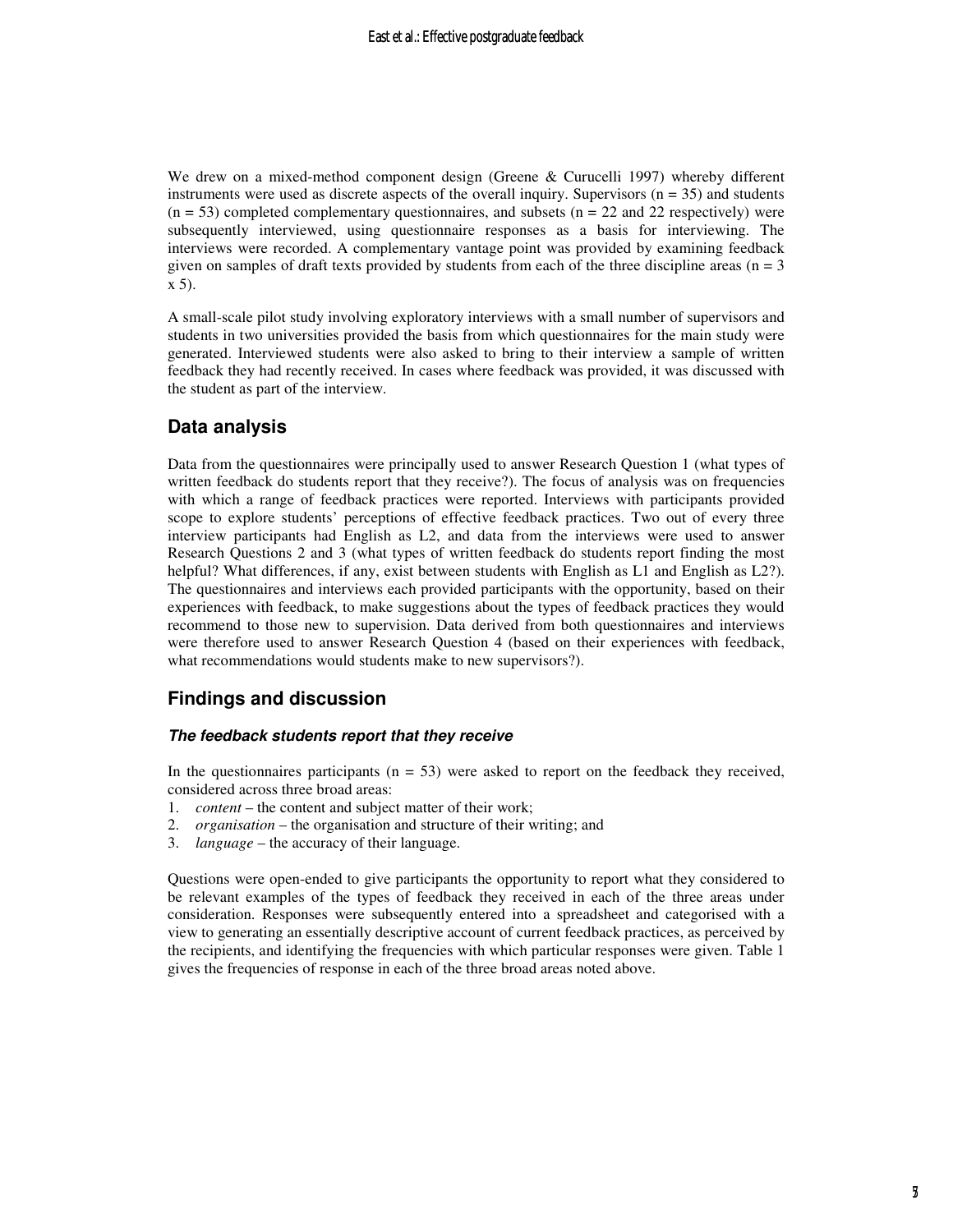| Type of written feedback reported |                               |                                                  | Total/53 | Percentage<br>of responses |
|-----------------------------------|-------------------------------|--------------------------------------------------|----------|----------------------------|
|                                   | Content                       | 1. Relevance of literature                       | 14       | 26%                        |
|                                   |                               | 2. Rethinking how the work is being presented    | 12       | 23%                        |
|                                   |                               | 3. Help with finding literature                  | 10       | 19%                        |
|                                   |                               | 4. Appropriateness of methodology                | 8        | 15%                        |
|                                   |                               | 5. Other/no comment                              | 9        | 17%                        |
| 2.                                | Organisation<br>and structure | 1. Specific comments on organisation             | 25       | 47%                        |
|                                   |                               | 2. Overview comments on organisation             | 16       | 30%                        |
|                                   |                               | 3. Cutting out or condensing irrelevant material |          | 13%                        |
|                                   |                               | 4. Other/no comment                              | 5        | 10%                        |
| 3.                                | of<br>Accuracy<br>language    | 1. Vocabulary and appropriate register           | 23       | 43%                        |
|                                   |                               | 2. Grammar, spelling and punctuation             | 21       | 40%                        |
|                                   |                               | 3. Other/no comment                              | 9        | 17%                        |

Subsequent  $\chi^2$  goodness-of-fit analyses were used to determine whether the frequencies of response in each of the three categories differed significantly from those that might have been anticipated if all responses in each category were noted equally. With regard to reported feedback on *content*, it was found that frequencies of response did not differ from what might have been expected, with  $\chi^2(4, n = 53) = 2.19$  and  $p = .701$ . That is, no categories of feedback on content stood out as being notably more or less frequent than any other.

Significant differences were found, however, with regard to reported feedback on *organisation and structure*, with  $\chi^2(3, n = 53) = 19.08$  and  $p < .001$ , and on *accuracy*, with  $\chi^2(2, n = 53) = 6.49$ and p = .039. Feedback on organisational structure appeared to focus predominantly on *specifics* of the organisation, with just under half of the participants identifying this dimension of feedback. Specific comments contributed the most to the  $\chi^2$  (at 10.4 of 19.08), indicating a tendency for supervisors to provide direct comments considerably more than global feedback on organisational matters. Feedback on language appeared (unsurprisingly, given how linguistic accuracy is generally perceived) to consist of comments relating to language choice and grammatical accuracy, and these comments appear to have been given in roughly equal measure. Reports on accuracy comments that were not related to choice of vocabulary or use of grammar contributed the most to the  $\chi^2$  (at 4.25 of 6.49), indicating that these reported comments were in the clear minority. Such reports may have been attributable to some participants misunderstanding the intent of the question (for example, one participant noted, as an example of feedback on accuracy, a comment to "simplify the writing style", a comment that relates only indirectly to accuracy of language).

Participants were also asked in the questionnaires to identify the "feedback system" their supervisors used. Three broad types of feedback system were identified (Table 2).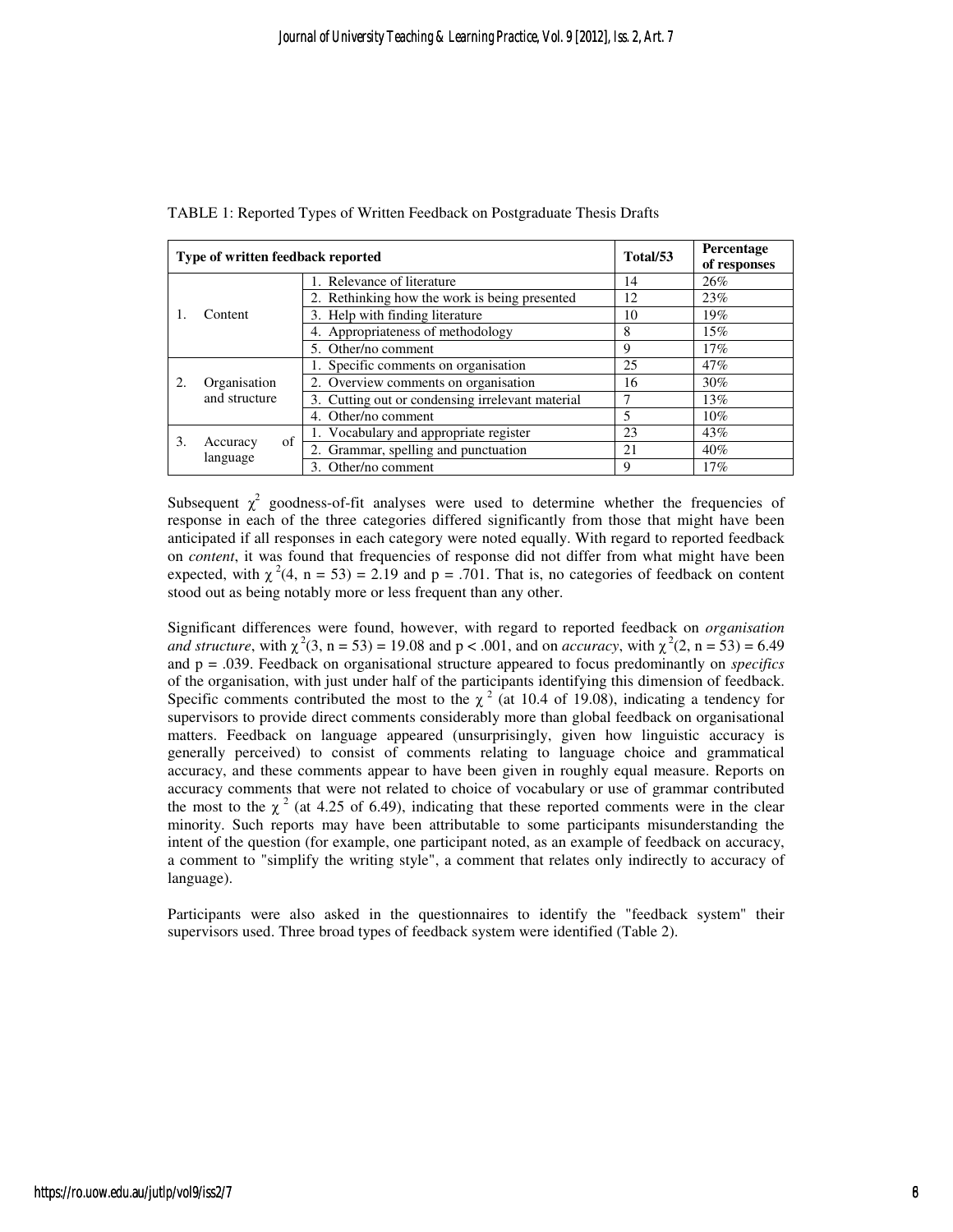| TABLE 2: Identified Feedback System for Postgraduate Research Students |  |
|------------------------------------------------------------------------|--|
|------------------------------------------------------------------------|--|

| <b>Feedback system</b>                               | Total/53 | Percentage<br>of responses |
|------------------------------------------------------|----------|----------------------------|
| 1. Written feedback followed by face-to-face meeting | 40       | 75%                        |
| 2. Only/largely oral feedback                        |          | $9\%$                      |
| 3. Only/largely written feedback                     |          | 8%                         |
| 4. Other/no response                                 |          | $8\%$                      |

Again unsurprisingly, given that by far the most common feedback system identified was written feedback followed by a face-to-face meeting, noted by three out of four participants, significant differences were found with regard to the identified feedback system, with  $\chi^2(3, n = 53) = 72.06$ and  $p < .001$ .

Conclusions drawn from these  $\chi^2$  analyses should, however, be treated with caution. They are not based on frequencies of response to specific statements, but rather on categorisations derived from the interpretation of open-ended comments, several of which revealed misunderstanding of the question. Having said that, they reveal tentative (and not unanticipated) trends in supervisors' emphases with regard to what students report that they receive.

#### **The feedback students report finding the most helpful**

Interviews with a subset of participants  $(n = 22)$  provided the opportunity to probe the types of written feedback that students reported finding the most helpful, and to consider their responses with reference to linguistic background (i.e., English as L1 or L2). The next section summarises the main findings from the interviews, and illustrates the findings with specific examples.

#### **Students with English as L1**

For L1 students, several issues of importance emerged from the interview data. Key issues were:

- 1. L1 students wished to receive direct (i.e., specific) feedback that would help them with the overall organisation of their writing.
- 2. L1 students also welcomed less direct comments that challenged their thinking and prompted them to find their own answers.
- 3. Direct feedback on language was appreciated, but was seen as secondary to feedback that challenged the students intellectually.
- 4. The quality of the relationship, and opportunities to discuss feedback as part of that relationship, were seen as important.

#### **Illustrative examples**

Student A presented herself as a highly motivated student who wanted "to get a high mark, so I want her to be critical with the content. Is it good? Is it worthy of a high mark?" In this connection she asserted "I do want her to give as much feedback as she can, really." The type of feedback she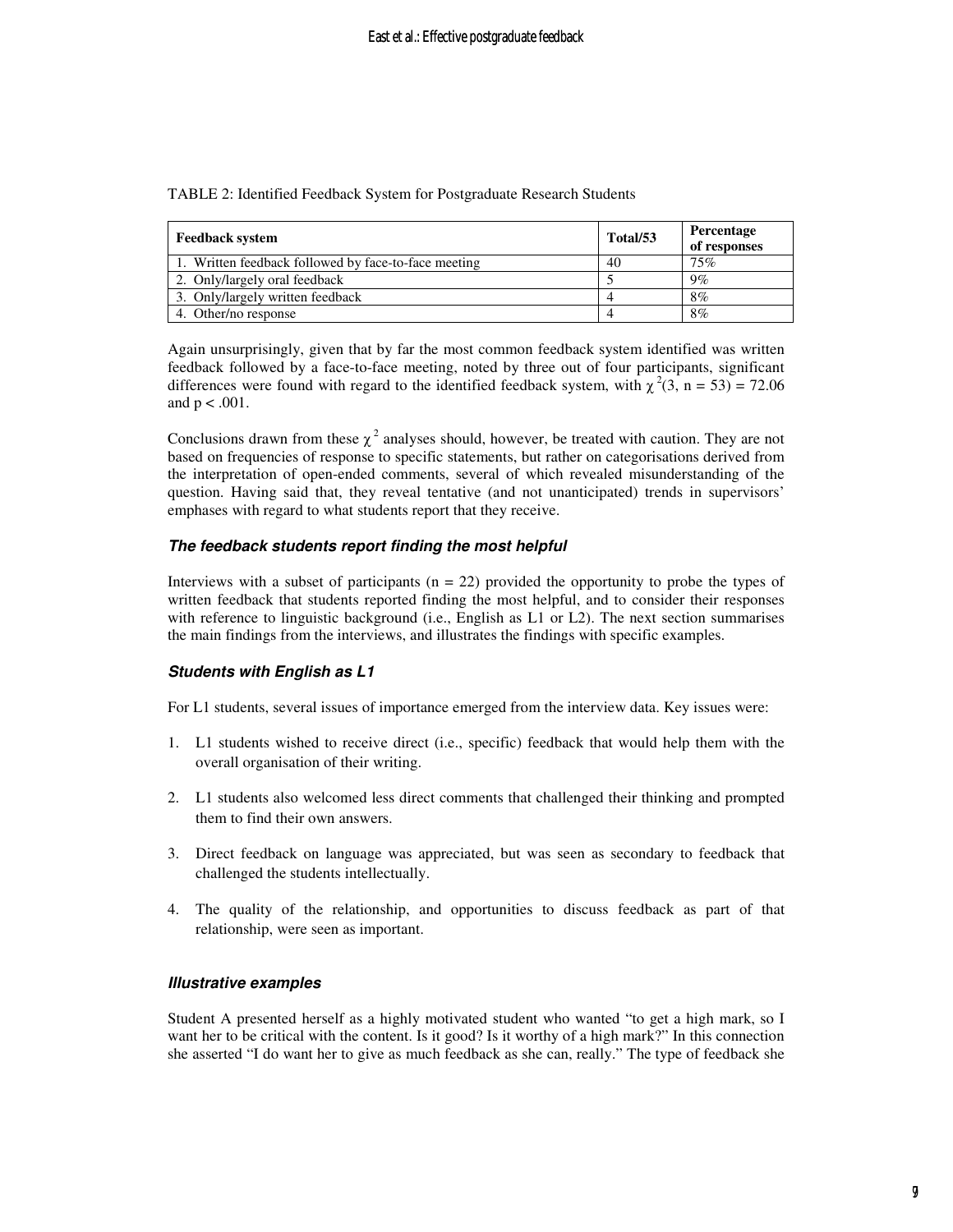received was in the form of specific written comments ("change this", "move your references there") which, in her view, were focused on "all the big things rather than little details," including "what I should cut, what I should expand upon, areas where I need to find more research." These types of feedback were important to her "because I wasn't really sure about how to write a dissertation." For this student, comments that focused on content and organisation were more valuable than those that looked at the specifics of the language. This was because "the language I can eventually figure out for myself." The type of feedback she most valued was on "what structure, what should go where, what's necessary or not necessary, relevant or irrelevant." Follow-up meetings provided the opportunity for clarification.

Despite seeking this level of guidance, it was ultimately important for Student A that the work was seen as her own. She noted with regard to the written feedback, "she's not trying to change my words, it's keeping my own words." Rather, the feedback was "pushing me in a direction so I can improve my own words. I think I'm given a lot of independence about what I should be writing." Indeed, Student A concluded, "I don't want her to take control, take ownership of it or anything like that, [but rather] give me some freedom, show me what I should or shouldn't be doing."

It may be suggested that Student A represents a typical perspective of L1 students who do not require specific feedback on their language, and for whom comments on content and organisation are more crucial. Indeed, Student A argued with regard to feedback on language that "I wouldn't expect her to have to do stuff like that." In contrast, Student B noted that, for her, direct feedback about the language was important:

I think that I sometimes used colloquial language, and I hadn't been aware of it, or there have been grammatical rules that I haven't been aware of that I think right from the beginning [he] has picked me up on, you know, like using a split infinitive, and things that I'm completely oblivious to.

Student B went on to argue that "that's really helpful because then hopefully I don't keep making the same mistake." Indeed, Student B noted that "my main supervisor goes through word by word, correcting my spelling and grammar," with the consequence that "I think my writing has got better with each chapter." For her, direct focus on the language was a very important dimension of feedback, regardless of language background. She observed, "one of my friends, her supervisors had quite a different approach, and so she got to the end thinking that it was okay, and she suddenly had to go back to correct things."

At a deeper level, Student B also reported that she received helpful feedback on organisational matters. Here, the comments were not necessarily detailed. Rather, they operated as prompts for the supervisor about issues that would be raised in subsequent discussion. Student B gave the example of "feedback about … signposting, you know, letting the reader know what was coming up." She commented, "I don't think he wrote the word 'signposting'," but in the subsequent discussion "when he got to it … he would have seen this note to himself, and [then] pointed out what I needed to do, or I think he asked me what was I trying to say here."

These two examples (Student A and Student B) reveal somewhat different priorities with regard to what was considered important feedback, although both regarded feedback that extended their thinking, and that could be discussed in follow-up meetings, as important. Furthermore, like Student A, Student B considered that the ownership still resided with her about what to do with the feedback. That is, "neither of them [my supervisors] said, 'Oh, look, you should do it this way.' That was left up to me. I think [my second supervisor] had some suggestions, but I think we just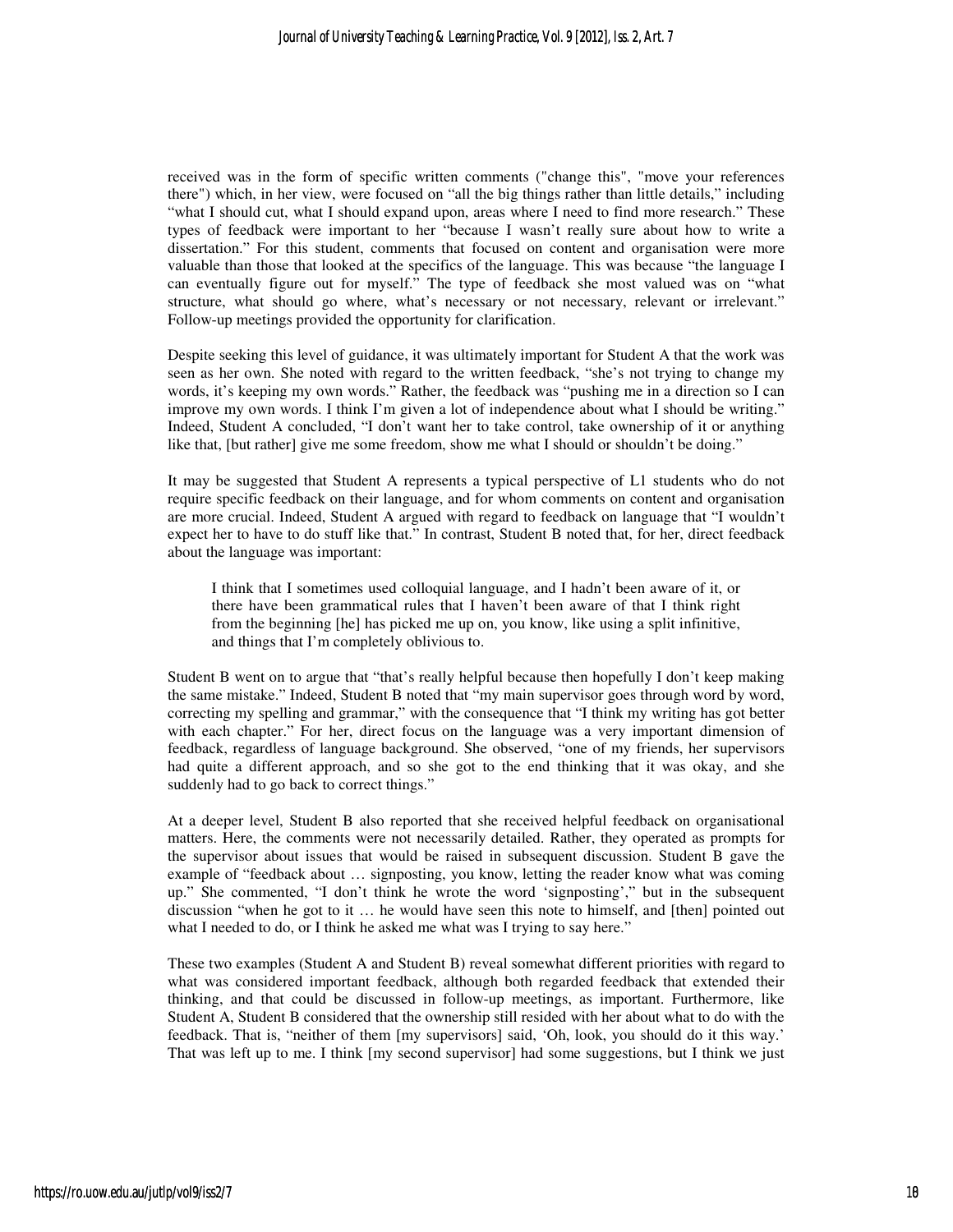all felt, let's see what I come up with …." Student B conceded that "in terms of the grammar and editorial changes, yes, I could [get by without a meeting]." Nevertheless, "when it's more about the topic and the content, then I would still want to talk about it."

The case of Student C provided a further example of the issues raised by A and B. Noting that she valued feedback because, in her view, "with no feedback on writing comes no real engagement by the supervisor in the project," she explained that feedback operated at several levels (direct comments, comments that challenged her thinking and comments that invited subsequent discussion), and that she was willing to take the comments seriously, although ultimately the work was her own: "He [my main supervisor] said to me, 'these are just my opinion, you know, you can take or leave every comment I make here.' 99% of the time I used what he suggested."

Student C reported that at some points the feedback would be quite directive: "things like, 'well, maybe you should reword this sentence'." At other points it operated similarly to Student B's signposting example – "he'd say 'let's discuss' at certain points." This balance of feedback (openended "let's discuss" alongside more direct comments on which "I'd think, 'oh yeah, I can do that'") was helpful for Student C, even though it left room for a small element of doubt about what to do with the feedback:

He would write down, like he'd say 'you should expand on this notion', and then I'd think maybe I should just check with him what he means by that, but I could quite happily work through all of this, I could read it. ... For me it worked to have something like this where I could sit down in my own time and think about what it is that he's saying.

In Student C's thinking, opportunities to discuss the feedback in a positive way were sometimes just as crucial as private reflection so that she could understand and implement it:

It was great, you know, you felt like he was really engaged with what I was doing, and really taking an interest, so that if I didn't actually spend that much time with him I knew that I could just pop in  $\dots$  and he'd always be able to be constructive.

For Student C, a key factor in making the supervisor-student relationship successful was a sense of equality in the relationship. When they met "it felt like we were both on an equal footing, we were both having a discussion like normal human beings about a topic that we both had a similar understanding of." She mused, "I can go and have a coffee with [him] and we can talk about stuff, and that's like a normal conversation rather than teaching me something every time I see him."

#### **Students with English as L2**

It may be hypothesised that students for whom English is L2 may hold different perspectives on the type of feedback and relational dynamic they find most helpful and the ways in which they understand and act on feedback. Several important issues for L2 students emerged from the data, which revealed similarities and differences with the perceptions of L1 students of what was effective:

1. There was evidence of appreciation for direct feedback on language.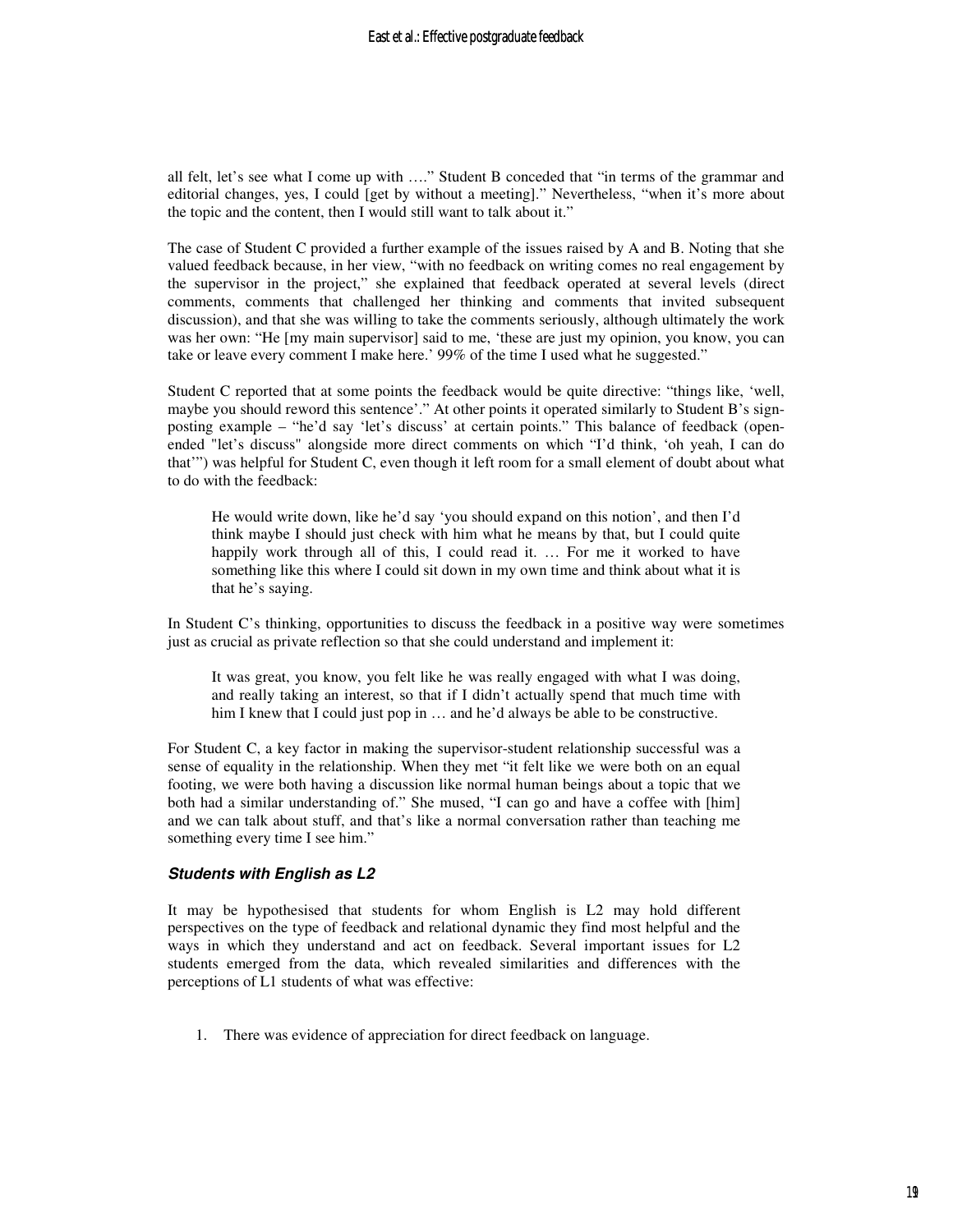- 2. Balanced feedback that incorporated direct feedback on both language and organisational matters, alongside more indirect prompting, was perceived as important.
- 3. In some cases L2 students were more apprehensive about interpreting the feedback than their L1 counterparts, and wanted to be more carefully directed.
- 4. However, promoting autonomy and developing intellectual capability were identified characteristics of effective feedback, as was the quality of the relationship.

#### **Illustrative examples**

Student D noted that "one thing that I really appreciate is that he looks at the grammar and helps me with these things." Student E also noted that it was "useful, too" when "they correct the language errors." Indeed, for Student E, pointing out specific language errors is "easier than getting overall feedback when you have so many mistakes [and] you will have to go find the errors." Direct feedback on language meant that "you know exactly what to change to make it better. Sometimes I just cannot notice errors, especially sometimes use of plurals." Even when "I get my friend to proofread and edit it before I give [it to] my supervisor" there were still errors that needed to be corrected.

Student D and Student E also valued feedback that pushed them to think about their ideas and organisation, and the opportunity to discuss this feedback in follow-up meetings. Student D noted, "he writes some comments and gives [them] back to me, and then we have a meeting after that, and then we discuss the ideas." These ideas might include "more literature review or some authors that he thinks I should read, or which ways I can develop my thesis." The feedback was given by the use of specific questions asking Student D to think about issues ("What do you mean by …?" "I'm not sure that I follow …"). After this written feedback came what Student D described as the "crucial" follow-up meeting. This meeting provided Student D with the important opportunity not only to clarify comments but also to "defend my ideas" so that she ultimately took ownership of the work.

The crucial importance of follow-up meetings was brought out by Student E, who noted that occasionally it was hard to understand the feedback, and "sometimes they ask questions, like 'do you mean …?'" She reflected, "does she mean I misunderstood something or do I need to say more? [I am] sometimes not certain what I need to do." She reiterated this later on in her interview: "the questions sometimes confuse me, do I need to change completely? Or am I just needing to add something? It's not very clear to me sometimes what to do." Feedback, both written and oral, was therefore needed that "indicates clearly what I need to do." This level of uncertainty about interpretation also influenced Student F who noted that "I prefer specific errors [to be pointed out]." In her view, the most helpful feedback was specific and directive, "when she writes out in detail what exactly she wants me to do, or what she expects me to come up with." This feedback was then discussed in follow-up meetings.

Student G brought out a contrasting perspective that suggested that direct feedback on language was secondary to more indirect feedback on content and organisation. She reflected that, for her, feedback was "constructive" when it was "all about how they [my supervisors] help me to develop my ideas in writing" in a way that "encourages me to think more about my writing." For Student G, grammatical accuracy was not the priority for feedback, "because we can do that later."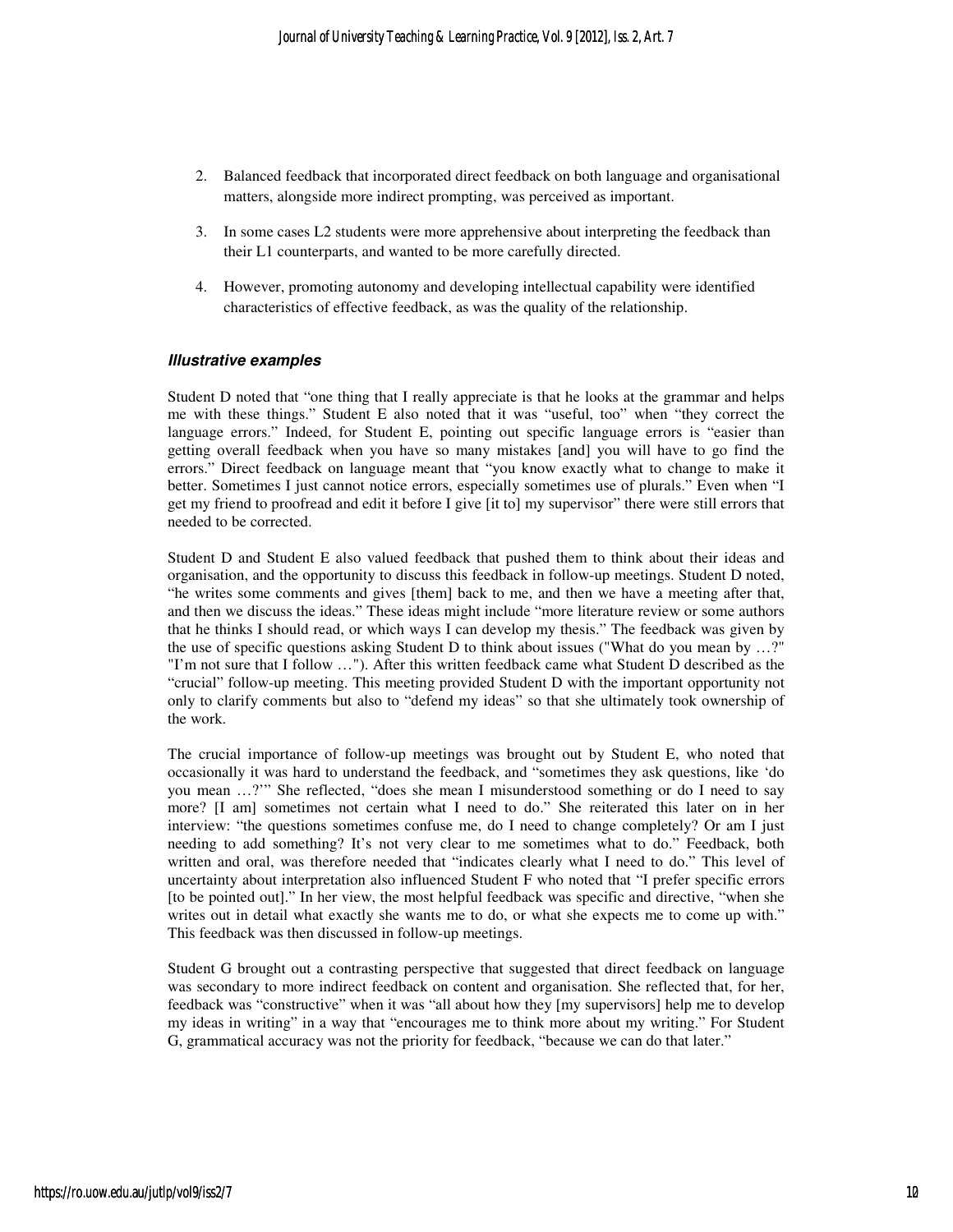The most helpful feedback for Student G was indirect in nature. That is, "[m]y supervisors use a lot of 'you may want to…' [or] 'would you like to?' … they are so supportive, they just use indirect questions all the time." Reflecting the perspective noted by Student C (an L1 English speaker), Student G observed that this type of feedback was "absolutely helpful for me because ... I like to think, spend a lot of time thinking about my own writing." Posing specific questions "makes me want to develop my own writing."

Once more reflecting Student C's perspective, Student G also noted that follow-up meetings (whether formal or informal) with a supervisor who was on an equal footing were necessary parts of the process:

It's not just written feedback … we talk about our draft over coffee, which is more relaxing ... it's not just 'I give you the draft and you give me feedback' and that's it. The most important thing is [to] talk about it. It doesn't have to be a formal meeting, it can be, you know, you see each other in the hall, and you just come up with ideas or articles to read. Being friendly and [having] communication is very important between supervisors and student, that you keep talking about the work, and other things like life and 'what did you have for lunch?' – that kind of thing.

Student G made it clear that ultimately it was up to her to process the feedback and decide what to do with it:

They give me time to read my own draft, and it's up to me what I need to put in my writing. They are not telling me what to add, or what not to do… They just put a mark here, 'you need to think about this part; would you like to delete the whole of this, and move a bit of this one up to here?' They're just suggesting.

Student H's experience was that balanced feedback that (1) focused on the language as well as the content and organisation, and (2) was both direct and indirect, was the most beneficial. That is, her supervisor "would delete what I wrote, and then put a comment here … she would also correct my grammar as well, because English is not my mother tongue." She noted, however, that often feedback would be indirect, with a view to provoking the student to find her own answers:

Mainly the literature review, she asked me to rewrite my literature review because she doesn't think I'm specific enough, I did not provide examples to back up my claims, so she would ask me to rewrite, which I did. … [But] she doesn't tell me what to change … she doesn't give me straight answers, I was asked to find the answers myself.

This more indirect prodding and questioning style had its advantages because:

I learn things that way, about research … with the content and structure, I learn something from them, and I will not make the same mistakes on this next time … it's hard for me to change my grammar competence immediately, it's over a period of time, whereas the knowledge on how to do research projects is useful for my future studies.

Nevertheless, for Student H, feedback on the language was also important because "[h]aving grammatical accuracy, it shows that I treat this report seriously, no mistakes."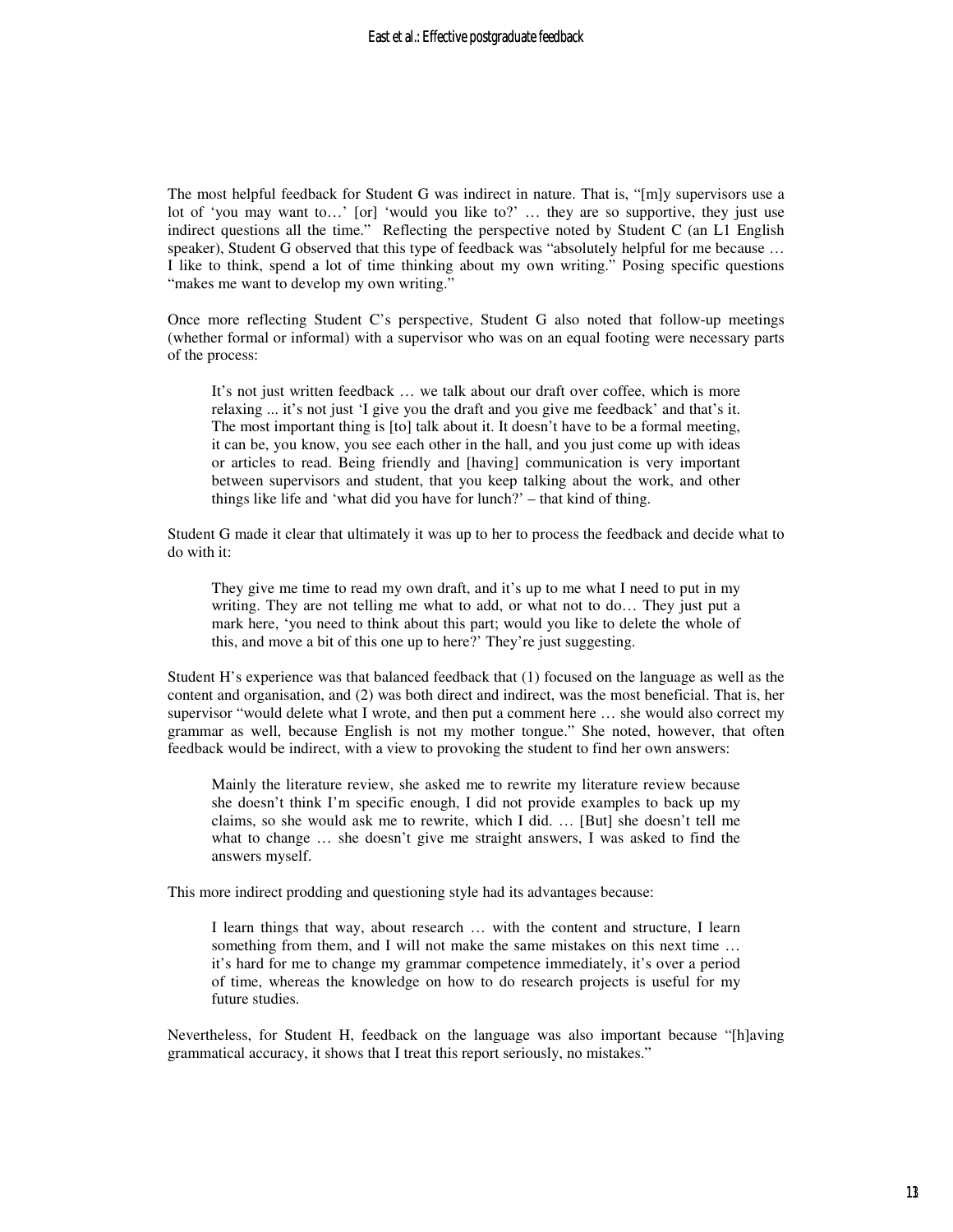Taking evidence from all the interviews into account, it appears that being an L1 or L2 speaker of English (and, by implication, bringing different cultural assumptions into the supervisor-student relationship) was not a differentiating feature of the type of written feedback students reported that they received and found helpful. Differences in language/cultural background also did not appear to contribute substantially to differential understandings of how the supervisor-student relationship should operate. Although it seems that L2 students relied more on feedback on language than their L1 counterparts, there was some evidence to suggest that L1 students might also benefit from this kind of direct feedback. Regardless of language and cultural background, our findings suggest that a range of feedback, both direct and indirect, is likely to be more beneficial and welcome to students than only one type of feedback. Thus, several categories identified, for example, by Gulfidan (2009) were in evidence.

It was also perceived as important to receive feedback in both written and spoken form, that is, in the context of ongoing "learning conversations" (Wisker et al. 2003), where input was used for the purposes of feedback and feedforward (characteristics of effective feedback identified by Hattie and Timperley (2007)). The evidence suggests that students did in fact receive regular face-to-face meetings, both formal and informal, subsequent to receiving written feedback, and that these provided opportunities to discuss "Where am I going? How am I going? Where to next?" (Hattie & Timperley 2007, p88).

It was apparent that the supervisor must also operate as a "mentor" and "mediator of knowledge and experience", as well as a "dialogue partner" (Franke & Arvidsson 2011). To fulfil these roles, the use of more indirect feedback that, in Student H's words, helps the student to "find the answers myself" was perceived as particularly effective, and seemed to be appreciated by several students in this study. Thus, although Gulfidan (2009) observed that students appeared to prefer clear, straightforward and specific feedback, the students in this study did not object to more indirect comments – provided they had the opportunity to discuss these in a supportive relationship.

#### **Advice for new supervisors**

As stated earlier in this article, participants were asked in the questionnaires to provide two suggestions about the most helpful type of feedback new supervisors could give to students new to the process of postgraduate research. This question provided the opportunity for participants to reflect on the feedback they were currently receiving, and, as a consequence, the issues they considered to be the most important in terms of providing feedback, in light of their own experiences. Interviews provided participants with the opportunity to expand on and explain their suggestions. Table 3 provides a rank order of suggestions made in the questionnaire.

TABLE 3: Advice that Postgraduate Students Would Offer to New Supervisors

| <b>Advice</b>                                                 | Total/53 | Percentage<br>of responses |
|---------------------------------------------------------------|----------|----------------------------|
| 1. Give written and oral feedback with a view to feed forward |          | 23%                        |
| 2. Make positive and constructive comments alongside critique |          | 21%                        |
| 3. Understand the project                                     |          | $9\%$                      |
| 4. Give suggestions but do not be too directive               |          | 6%                         |
| 5. Other/no suggestion                                        |          | 42%                        |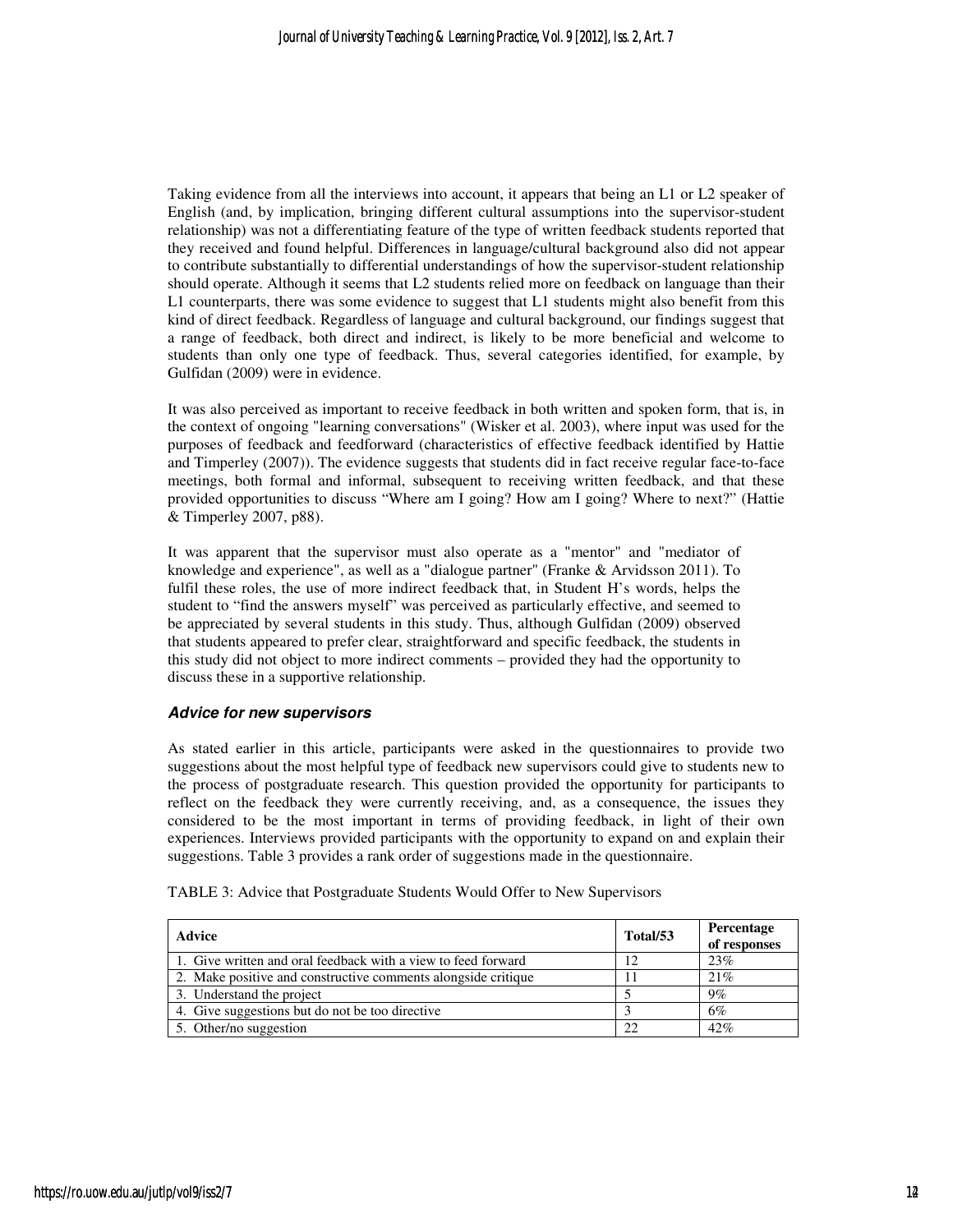Three out of four participants had reported that they already received written feedback in conjunction with follow-up meetings (see Table 2 above). The most frequently cited suggestion for new supervisors (Table 3) reiterated the perceived importance of this practice. Also, around one in five participants noted that it was important for written feedback to be positive and constructive as well as providing critique.

Interview comments corroborated and elaborated on findings from the questionnaires. For example, reference was made to the importance of providing written and spoken feedback. The two must work together, otherwise a lot of feedback makes no sense (Student B; Student F; Student K). Reference was also made to the need for supervisors to show interest in the topic (Student J) and to "use positive comments as well as … things to change" because "it's motivating to receive positive feedback" (Student E).

Several comments also interpreted "effective" in terms of the *relationship* in which feedback was being given:

- Frame the relationship as a partnership of equals from which both parties might benefit:
	- "I had one co-supervisor … [who] treated me like she was my boss … it doesn't work for me" (Student D);
	- supervisors "don't have to know everything, you know, be open to learn together or to create something together" (Student D);
	- the supervisor should be "a giver, a guide" (Student I).
- Demonstrate genuine interest in the project:
	- be "more hands-on, engaged with the thesis and the research" (Student D);
	- show enthusiasm for the work (Student F);
	- show a willingness to read and give comments (Student I).
- Recognise that ultimately the work is the student's own:
	- "I think by this level students should be taking some control" (Student A);
	- "I really want comments … [that] encourage me to think about how to develop the writing" (Student G);
	- "I think always the final decision should be made by the student, so they can be more responsible with the decisions they make" (Student L).

It was evident, therefore, that students saw the process of developing their knowledge through feedback as part of the process of developing a relationship (Franke & Arvidsson 2011). Regardless of linguistic/cultural background, they wanted to see the supervisor/student association constructed in terms of a "partnership of equals" rather than, for example, as "manager/employee". They wanted supervisors to demonstrate genuine interest in their work. At the same time, students recognised that the work was their responsibility, and that ultimately they needed to operate independently (Grant 2005; Riordan & Loacker 2009).

It was apparent that the limitations of what Carless et al. (2011, p396) describe as a "one-way transmissive view of feedback, with tutors simply making comments on completed student assignments" can be overcome by regular supervisor-student meetings, and lends itself to "the development of iterative dialogic feedback cycles" and "an interactive exchange in which interpretations are shared, meanings negotiated and expectations clarified" (pp396-397). It seems that where this can be done in ways that put the supervisor and student on equal terms and operate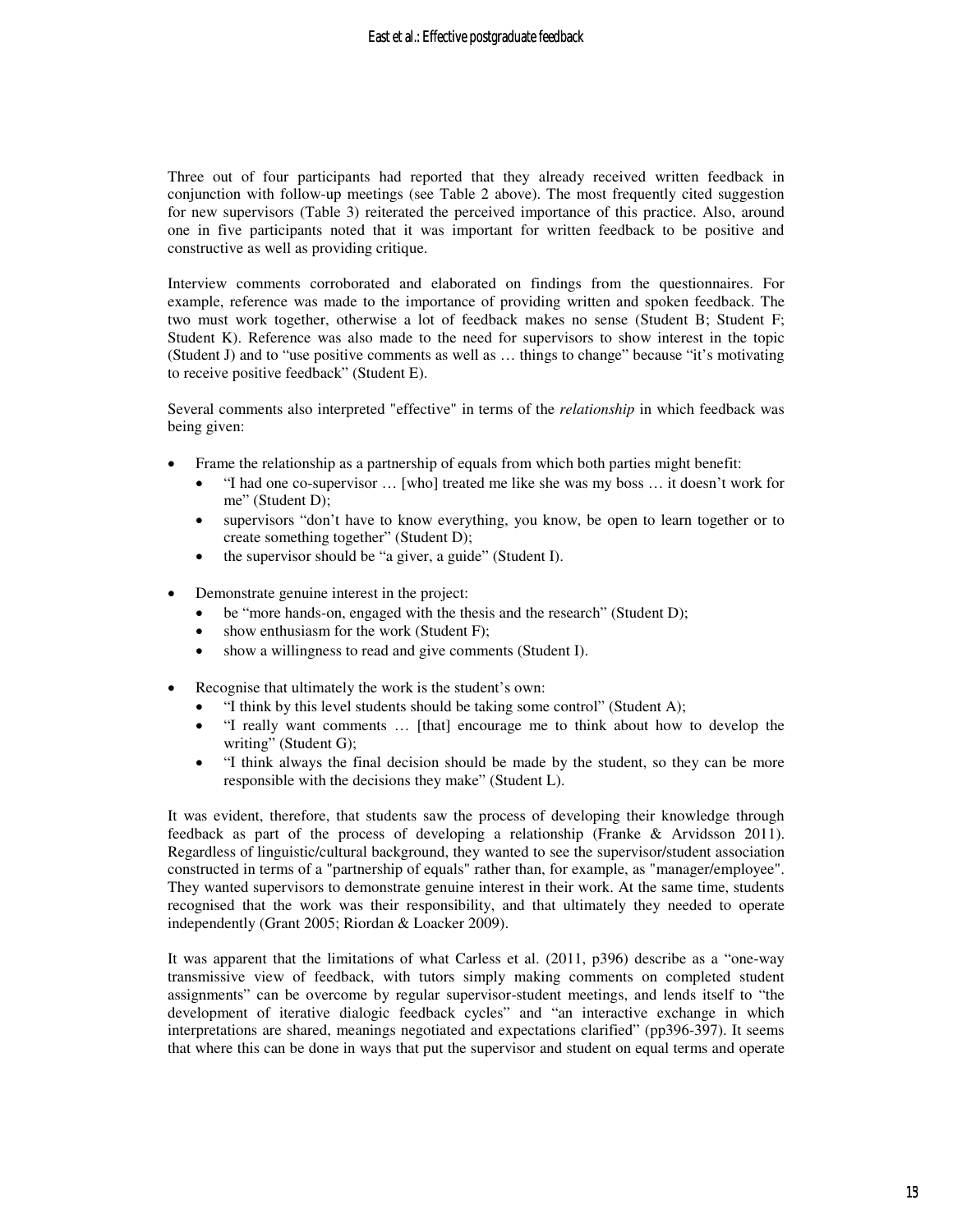as what Student C described as "a discussion like normal human beings", these can be very effective.

### **Limitations and recommendations for further research**

Although we believe that the present study has laid the groundwork for further research in the area of postgraduate feedback practices, it was framed as an exploratory study, and it is important to acknowledge several limitations.

One of the aims of this study was to investigate similarities and differences among students who spoke English as L1 or L2. Although *language* background was used as a differentiating factor when examining interview comments, *cultural* background was not taken into account (for example, we did not differentiate between Confucian Heritage Culture students and students from other backgrounds). This constrains the amount of comparison that can be made between different cultural groups. Also, a number of zero responses were recorded in questionnaires. This could indicate that some students had given little or no thought to the issues raised in the questionnaire. Where follow-up interviews did not occur, there was no opportunity to revisit the questionnaire and to seek clarification.

Further research might include a more closed-ended questionnaire containing a series of behavioural and attitudinal statements, and both Likert-scale and ranking questions, which might help to mitigate nil responses. Certainly, the data gathered from this study could form the basis of developing the statements. Also, further studies should aim to include a larger sample size, and clear differentiation among languages *and* cultural backgrounds. These would provide a more solid basis for investigating differences across cultures.

Additionally, this study did not specifically target students at different stages of the research/supervision process (although one criterion for inclusion was that this should represent the student's first research degree). Further work might include a comparative study into the nature of feedback given at early and later stages of the supervision process. Also, a longitudinal study might help to gain insights into effective practice over the entire supervisory period, from the perspectives of both supervisor and supervisee. Such a study might investigate practices in the light of what may have been established in any supervisor/student agreements that were entered into at the beginning of candidature.

Finally, we found no evidence from the interviews of L2 students' deference to the "authority" of the supervisor, or requests for feedback that were at odds with the "problem solving dialogue with experts mode of European and western research" (Wisker et al. 2003, p384). On the contrary, several L2 students appeared to appreciate a more equal supervisory relationship alongside openended feedback comments that challenged them to think. It may be, although this is purely speculative, that the L2 students we interviewed were sufficiently inculturated into a New Zealand/Western approach to research study that they had begun to adopt a more independent, "problem-solving" stance. It may also be that these students, in deferring to us as researchers, gave us the responses they thought we were looking for. Further research in this area is therefore needed.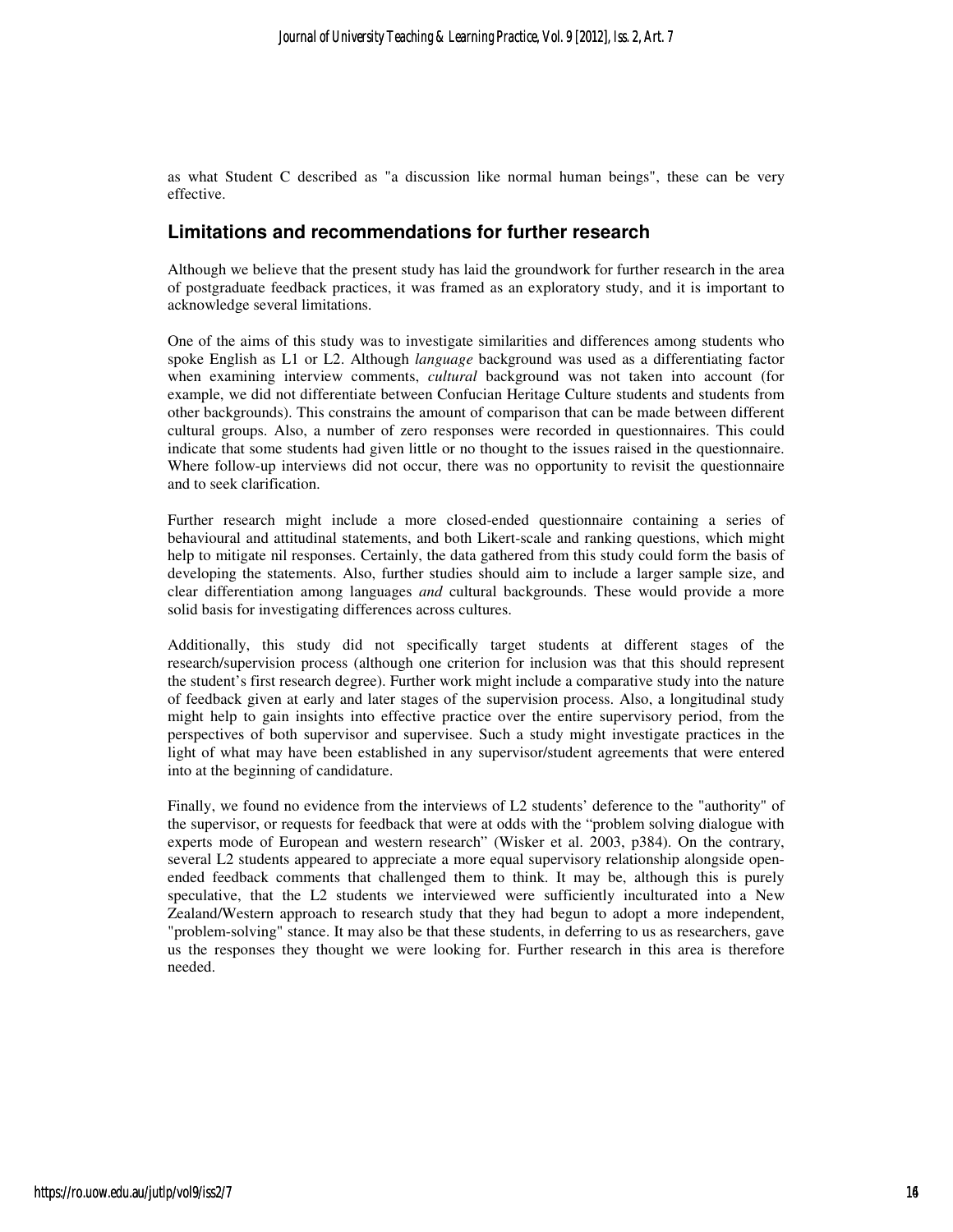### **Conclusions**

Pearson and Kayrooz (2004) argue that effective supervision is critical to students' successful and timely degree completion. Alongside Wisker et al. (2003), they acknowledge an expansion of the numbers of postgraduate research students, both local and international. With these factors in mind, the study reported here, although exploratory in nature, has sought to identify what students across a range of disciplines, and for whom English is L1 or L2, say is working for them in terms of feedback on their work as part of an ongoing "symbiotic" supervisory relationship (Li & Seale 2007). Our findings reveal a somewhat unified student perspective on the supervisor-student relationship that suggests that supervisors should give careful thought to the nature and dynamics of the relationship. The findings also reveal a feedback scenario that, at least for the students in this study, is obviously working. The students report clear examples of practices that, from their perspective, are effective.

As an exploratory study providing preliminary findings on what appears to work in terms of written feedback in the context of "learning conversations", the study has successfully identified instances of current "good practice" alongside areas for development. Our findings also concur with those emerging from the supervisor questionnaire and interview data we collected, the purpose of which was to provide a means of comparing and contrasting how supervisors and students, as the two partners in the learning conversations, constructed effective supervisory feedback practices (Bitchener, Basturkmen & East 2010). These data indicated that, although supervisors held a range of beliefs about effective feedback, there was little difference in the types of feedback provided in the different discipline areas, and supervisors tended to give similar feedback to both L1 and L2 students.

Given the assertion that feedback is central to the development of students' learning (e.g., Carless et al. 2011; Hattie & Timperley 2007), and the acknowledgment (Pearson & Kayrooz 2004; Wisker et al. 2003) that the postgraduate research student cohort is growing and diversifying, we suggest that the lessons learnt from this study, although relatively tentative, do contribute towards greater clarification of what students from a range of backgrounds (both disciplinary and linguistic) say works for them in the supervisory process.

#### **References**

- Aspland, T. & O'Donoghue, T. (1994). Quality in supervising overseas students? In Ryan, Y. (ed), *Quality in postgraduate education*. Kogan Page, London, 59-76.
- Benesch, S. (2000). *Critical English for Academic Purposes: Theory, politics and practice*. Lawrence Erlbaum, Mahwah, NJ.
- Bitchener, J., Basturkmen, H. & East, M. (2010). The focus of supervisor written feedback to thesis/dissertation students, *International Journal of English Studies,* 10(2), 79-97.
- Bitchener, J., Basturkmen, H., East, M. & Meyer, H. (2011). Best practice in supervisor feedback to thesis writers, http://akoaotearoa.ac.nz/best-practice-supervisor-feedback.
- Carless, D., Salter, D., Yang, M. & Lam, J. (2011). Developing sustainable feedback practices, *Studies in Higher Education,* 36(4), 395-407.
- Delamont, S., Atkinson, P. A. & Parry, O. (2000). *The doctoral experience: Success and failure in graduate school.* Falmer Press, London.